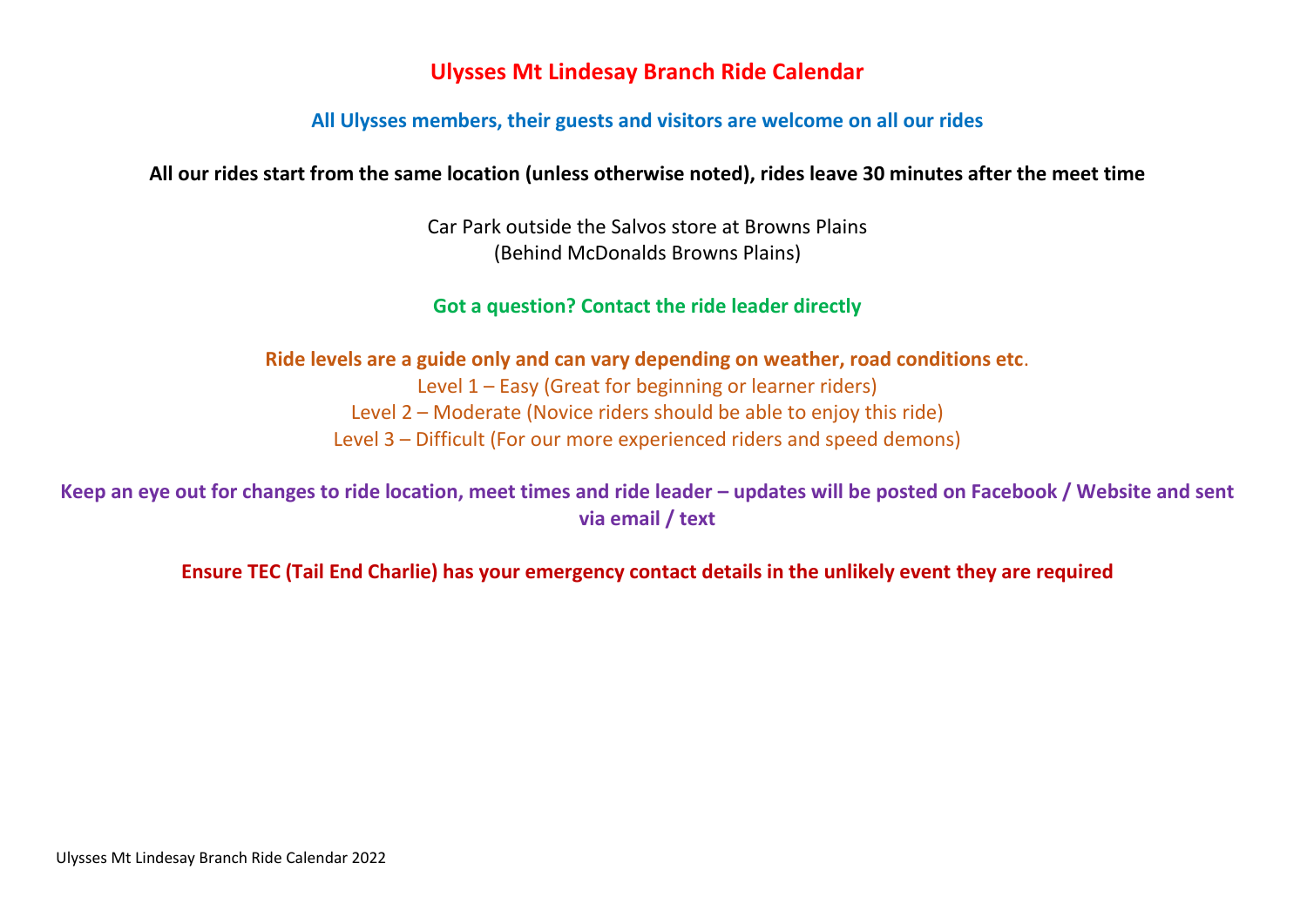|                                | <b>May 2022</b>      |                         |                     |                | <b>July 2022</b>                             |                                |
|--------------------------------|----------------------|-------------------------|---------------------|----------------|----------------------------------------------|--------------------------------|
| M<br>S.                        | T.<br>W T            | F S                     | T W T F<br>S M<br>S |                |                                              |                                |
| $\mathbf{1}$<br>$\overline{2}$ | 3 <sup>7</sup>       | 4 5 6 7                 |                     | 31             |                                              | $\overline{2}$<br>$\mathbf{1}$ |
| 8<br>9                         | 10 11 12 13 14       |                         |                     | $\mathbf{3}$   | 4 5 6 7                                      | 8<br>9                         |
|                                | 15 16 17 18 19 20 21 |                         |                     |                | 10 11 12 13 14 15 16                         |                                |
| 29 30 31                       | 22 23 24 25 26 27 28 |                         |                     |                | 17 18 19 20 21 22 23<br>24 25 26 27 28 29 30 |                                |
|                                |                      |                         |                     |                |                                              |                                |
|                                |                      |                         | <b>June 2022</b>    |                |                                              |                                |
| Sun                            | Mon                  | <b>Tue</b>              | Wed                 | Thu            | Fri                                          | Sat                            |
|                                |                      |                         | $\mathbf{1}$        | $\overline{2}$ | 3                                            | 4                              |
|                                |                      |                         |                     |                |                                              |                                |
|                                |                      | $\overline{\mathbf{z}}$ |                     | 9              |                                              | 11                             |
| 5                              | 6                    |                         | 8                   |                | 10                                           |                                |
|                                |                      |                         |                     |                |                                              |                                |
| 12                             | 13                   | 14                      | 15                  | 16             | 17                                           | 18                             |
|                                |                      |                         |                     |                |                                              |                                |
| 19                             | 20                   | 21                      | 22                  | 23             | 24                                           | 25                             |
|                                |                      |                         |                     |                |                                              |                                |
|                                |                      |                         |                     |                |                                              |                                |
| 26                             | 27                   | 28                      | 29                  | 30             |                                              |                                |
|                                |                      |                         |                     |                |                                              |                                |
|                                |                      |                         |                     |                |                                              |                                |
|                                |                      |                         |                     |                |                                              |                                |
|                                |                      |                         |                     |                |                                              |                                |

# **Our Rides & Socials:**

| Date                    | <b>Meet Time</b>             | <b>Description</b>                                                                                                                          | Contact                                    |  |
|-------------------------|------------------------------|---------------------------------------------------------------------------------------------------------------------------------------------|--------------------------------------------|--|
| Wed<br>8th              | $7.30$ pm                    | <b>Branch Social Meeting</b><br>Browns Plains Hotel Function Room. 7:30<br>pm official start. Come early and get a<br>meal from the bistro. | <b>Russell</b><br>(Stoney)<br>0430 584 900 |  |
| <del>Sat 4th</del>      | <b>TBA</b>                   | <b>Social Night (Russell &amp; Karen Place)</b><br>More details to come<br>Cancelled - Karen away in NZ                                     | <b>Russell</b><br>(Stoney)<br>0430 584 900 |  |
| Sun<br>12 <sub>th</sub> | $7:30$ am<br>(Stands<br>Up)  | <b>Woodford Hotel</b><br>Frank takes his first lead ride through<br>Rosewood and Esk to the Woodford Hotel<br>for lunch                     | <b>Frank</b><br>0411 912 756               |  |
| Sun<br>26th             | $8:00$ am<br>(Stands)<br>Up) | <b>Mystery Ride</b><br>More details to come                                                                                                 | David<br>(Splat)<br>0418 108 195           |  |
|                         |                              |                                                                                                                                             |                                            |  |

## **Other Rides & Events of Interest:**

| <b>Date</b> | Meet Time Description | Contact |
|-------------|-----------------------|---------|
|             |                       |         |
|             |                       |         |

# **Holidays & Celebrations:**